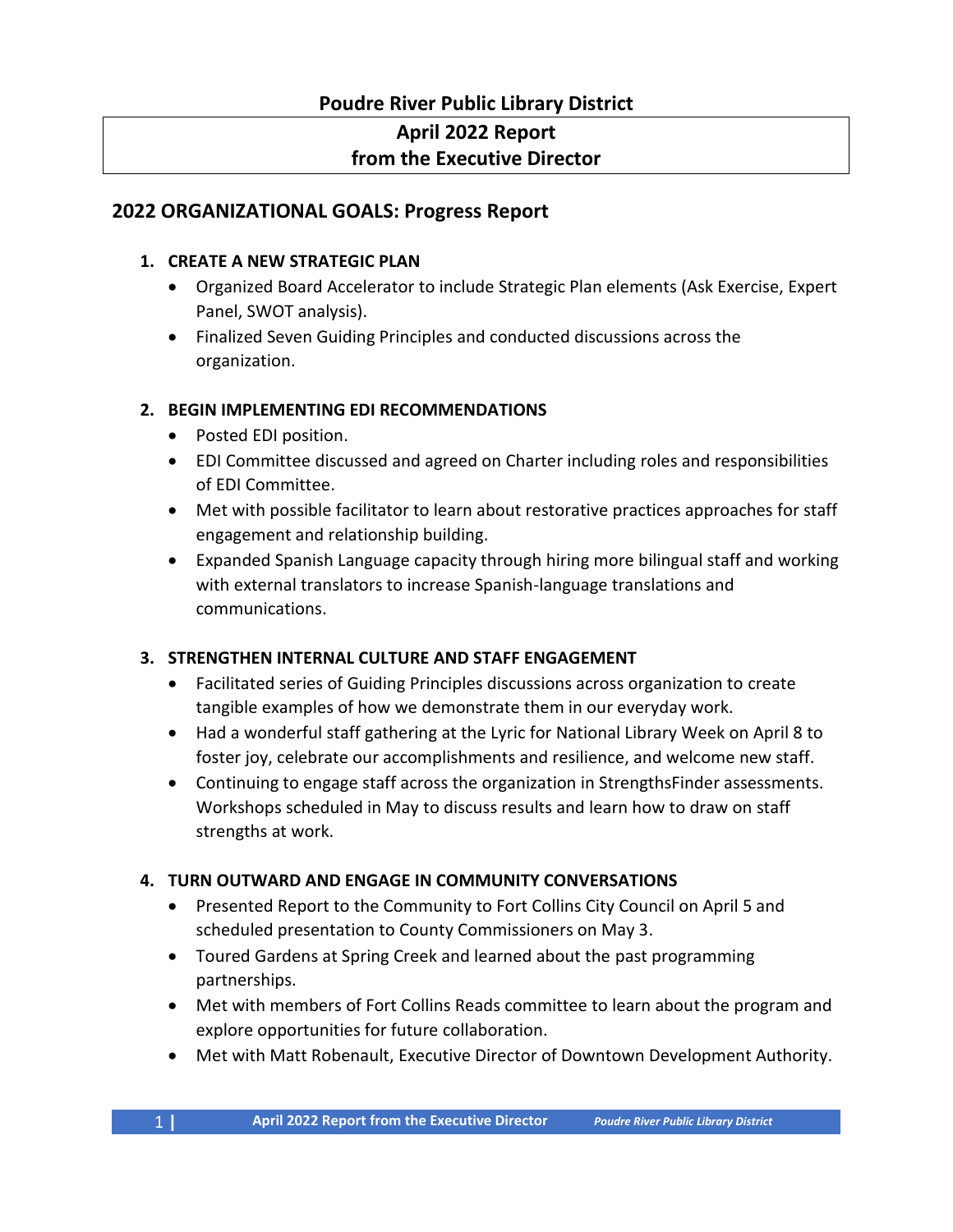- Currie Meyer and Amy Holzworth participated in a Community Conversation sponsored by Colorado State University's Center for Public Deliberation at the Larimer County Courthouse on April 6. Guided by students of the CPD, community members discussed community values and aspirations, then shared their thoughts with County Commissioners John Kefalas, Jody Shadduck-McNally and Kristen Stephens. Read the story in the [Coloradoan.](https://www.coloradoan.com/story/news/2022/04/01/larimer-county-colorado-state-university-host-discussion-division/7229871001/)
- Invited a panel of community leaders to share their expertise during Board Accelerator.
- After Hours event at Old Town, created Mad Libs tool to gather feedback from attendees. Met many community leaders and partners and highlighted ESL program.

#### **5. BECOME A HIGH-PERFORMING ORGANIZATION**

- Collaborated with City of Fort Collins purchasing to put out RFP for Outreach Van upfitting.
- Finalized new board selection with City of Fort Collins and Larimer County and coordinated orientation process including updating New Trustee Handbook.
- Completed server migration to improve technology infrastructure.
- Continued roof replacement project for Old Town Library.

#### **POUDRE RIVER PUBLIC LIBRARY DISTRICT in the News**

• "Dive into Digital Reading with eBooks and Audiobooks" – *The Silver Lining Magazine*

#### **BRANCH HIGHLIGHTS**

#### OLD TOWN

OTL's fabulous bilingual Library Assistant, Rita Fontani, co- presented Bilingual Storytime with County Commissioner John Kefalas on April 7 in honor of National Library Week. Great job, Rita!

Library Assistant, Angela Sanders, is putting together a window Storystroll as part of our SRC kickoff. The story panels will be displayed in the windows of downtown businesses. The OTL team has chosen the book, "Grandpa Across the Ocean" by Hyewon Yum for the June edition of StoryStroll.

Dia De Los Ninos with Hanoch Piven Virtual Watch Party was hosted by Youth Services Libraryian, Karla Cribari, in the OTL community room on Saturday April 16. Kids created found object portraits while getting tips and instruction from the artist via zoom. Thank you to Bilingual Outreach Librarian, Ludy Rueda, for doing an amazing job organizing the event!